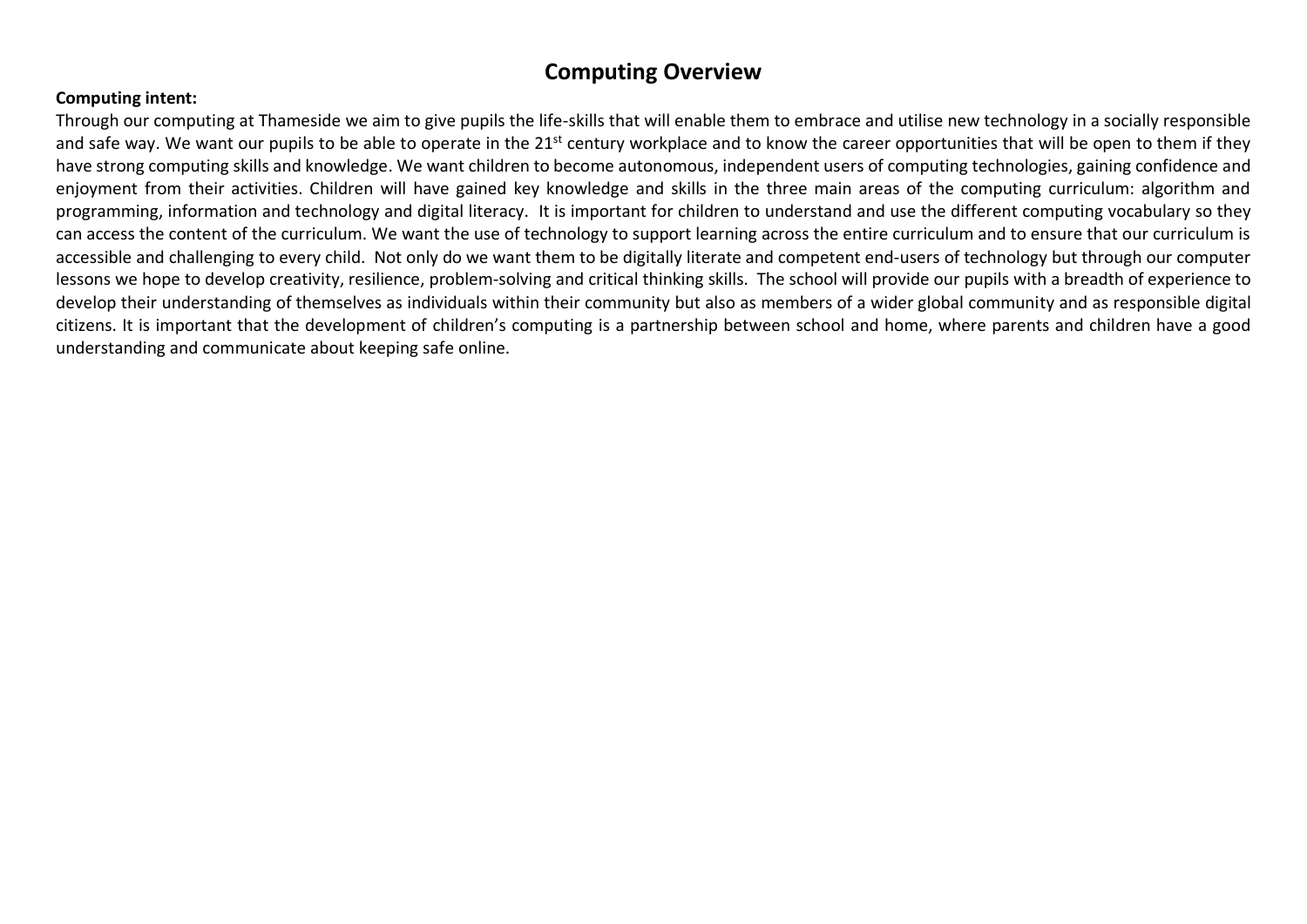| Development Matters 2021 Nursery                 | <b>Development Matters 2021</b>                        | <b>National Curriculum</b>                         |
|--------------------------------------------------|--------------------------------------------------------|----------------------------------------------------|
| Understanding the World                          | Reception                                              | <b>Computing KS1</b>                               |
|                                                  | Understanding the World                                | Programme of Study                                 |
| Select and use activities and resources, with    | <b>Reception Personal, Social and Emotional</b>        | Pupils should be taught to:                        |
| help when needed. This helps them to achieve a   | Development -- Show resilience and perseverance        |                                                    |
| goal they have chosen, or one which is           | in the face of a challenge.                            | -understand what algorithms are; how they are      |
| suggested to them.                               | <b>Physical Development</b>                            | implemented as programs on digital devices; and    |
| <b>Physical Development</b>                      | -Develop their small motor skills so that they can     | that programs execute by following precise and     |
| -Match their developing physical skills to tasks | use a range of tools competently, safely and           | unambiguous instructions                           |
| and activities in the setting.                   | confidently.                                           |                                                    |
| -Choose the right resources to carry out their   | -Know and talk about the different factors that        | -create and debug simple programs                  |
| own plan. For example, choosing a spade to       | support their overall health and wellbeing: -          |                                                    |
| enlarge a small hole they dug with a trowel.     | sensible amounts of 'screen time'.                     | -use logical reasoning to predict the behaviour of |
| Use one-handed tools and equipment, for          | <b>Expressive Arts and Design</b>                      | simple programs                                    |
| example, making snips in paper with scissors.    | -Explore, use and refine a variety of artistic effects |                                                    |
| <b>Understanding the World:</b>                  | to express their ideas and feelings.                   | -use technology purposefully to create, organise,  |
| -Provide equipment to support these              | <b>Understanding the World:</b>                        | store, manipulate and retrieve digital content     |
| investigations. Suggestions: magnifying glasses  | -Use images, video clips, shared texts and other       |                                                    |
| or a tablet with a magnifying app.               | resources to bring the wider world into the            | -recognise common uses of information technology   |
| -Explore how things work                         | classroom. Listen to what children say about what      | beyond school                                      |
| <b>Expressive Arts and Design:</b>               | they see                                               |                                                    |
| -Explore different materials freely, in order to |                                                        | -use technology safely and respectfully, keeping   |
| develop their ideas about how to use them and    |                                                        | personal information private; identify where to go |
| what to make.                                    |                                                        | for help and support when they have concerns       |
|                                                  |                                                        | about material on the internet or other online     |
|                                                  |                                                        | technologies                                       |

### **ELGs**

# **Personal, Social and Emotional Development**

- Managing Self • Be confident to try new activities and show independence, resilience and perseverance in the face of challenge. • Explain the reasons for rules, know right from wrong and try to behave accordingly.

## **Expressive Arts and Design**

– Creating with Materials • Safely use and explore a variety of materials, tools and techniques, experimenting with colour, design, texture, form and function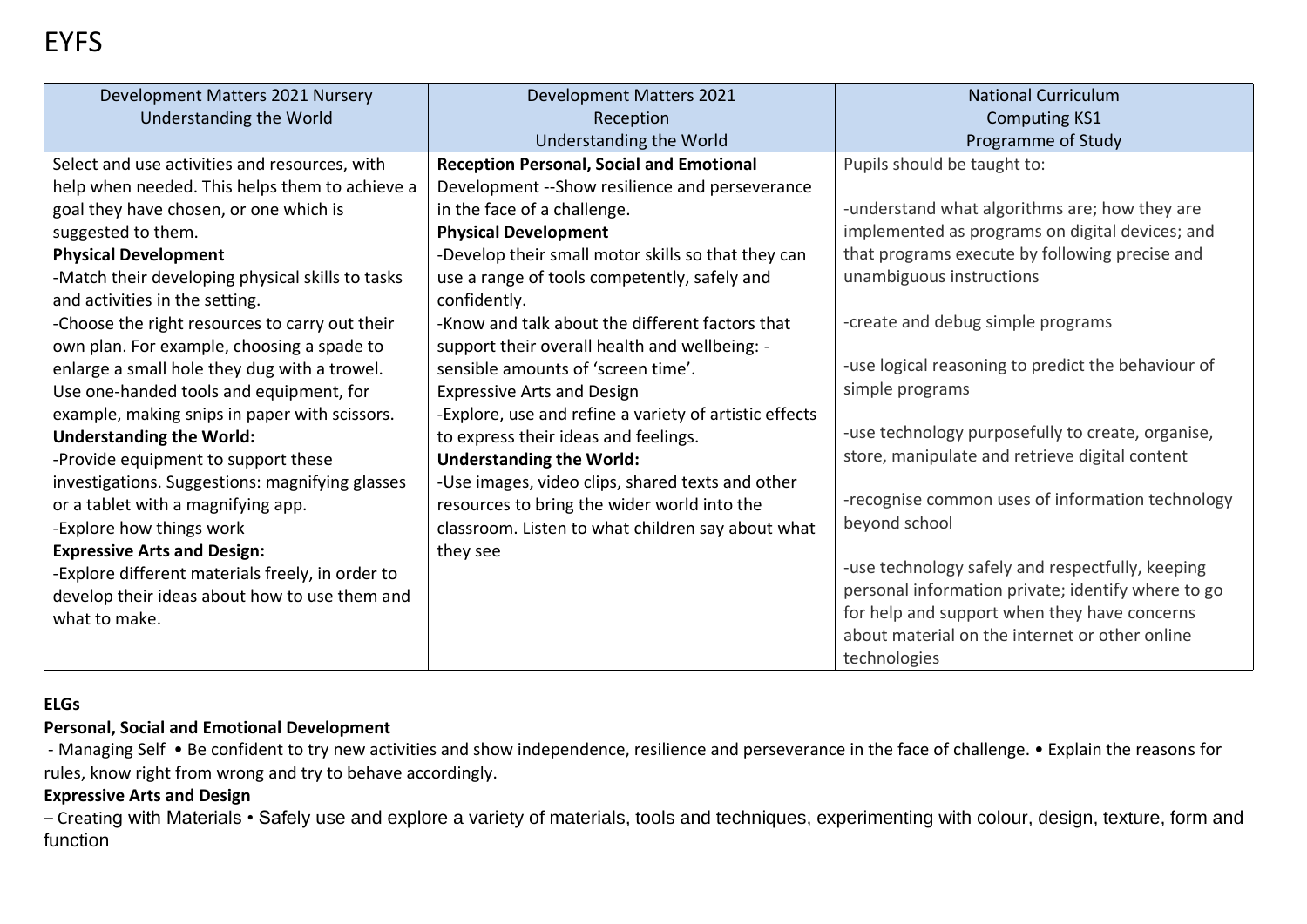|                | <b>Autumn</b>                                                                                                                                                                                                                                                                                                                                                                                                                                                                                                                                                     |                                                                                                                                                                                                        | <b>Spring</b>                                                                                                                                                                                                                                                                                                                                                                             |                                                                                                                                                                                                | <b>Summer</b>                                                                                                                                                                                                                                                                                              |                                                                                                                                                                                                                                                                                    |
|----------------|-------------------------------------------------------------------------------------------------------------------------------------------------------------------------------------------------------------------------------------------------------------------------------------------------------------------------------------------------------------------------------------------------------------------------------------------------------------------------------------------------------------------------------------------------------------------|--------------------------------------------------------------------------------------------------------------------------------------------------------------------------------------------------------|-------------------------------------------------------------------------------------------------------------------------------------------------------------------------------------------------------------------------------------------------------------------------------------------------------------------------------------------------------------------------------------------|------------------------------------------------------------------------------------------------------------------------------------------------------------------------------------------------|------------------------------------------------------------------------------------------------------------------------------------------------------------------------------------------------------------------------------------------------------------------------------------------------------------|------------------------------------------------------------------------------------------------------------------------------------------------------------------------------------------------------------------------------------------------------------------------------------|
|                | LtL: Perseverance                                                                                                                                                                                                                                                                                                                                                                                                                                                                                                                                                 |                                                                                                                                                                                                        | LtL: Making Links                                                                                                                                                                                                                                                                                                                                                                         |                                                                                                                                                                                                | LtL: Collaboration -                                                                                                                                                                                                                                                                                       |                                                                                                                                                                                                                                                                                    |
|                | Noticing                                                                                                                                                                                                                                                                                                                                                                                                                                                                                                                                                          |                                                                                                                                                                                                        | <b>Managing Distractions</b>                                                                                                                                                                                                                                                                                                                                                              |                                                                                                                                                                                                |                                                                                                                                                                                                                                                                                                            |                                                                                                                                                                                                                                                                                    |
|                | <b>T1 Year 1 units Computing</b><br>systems and networks $-$<br><b>Technology around us (E-</b><br>safety): Technology around us, computers? Using shape<br>Using technology,<br>Developing mouse skills, Using choices, Why did I choose<br>a computer keyboard,<br>Developing keyboard skills,<br>Using a computer responsibly. and painting.<br>Laptop https://paintz.app/<br><b>E-safety Digiduck</b><br><b>Big Decision</b>                                                                                                                                  | T2 Year 1 units (Creating<br>media - Digital Painting):<br>How can we paint using<br>and lines, Making careful<br>Comparing computer art<br><b>Laptop Microsoft Paint</b>                              | T3 Year 1 units (Creating media<br>Digital writing): Exploring the<br>keyboard, Adding and removing<br>text, Exploring the toolbar,<br>Making changes to text,<br>Explaining my choices, Compare<br>that? Painting all by myself, writing on a computer with<br>writing on paper.<br><b>Laptop Google Docs or</b><br><b>Microsoft Word</b><br><b>E-safety Jessie and Friends</b><br>(Yr1) | T4 Year 1 units (Programming -<br>Moving a robot): Buttons,<br>Directions, Forward and<br>backwards, Four directions,<br>Getting there, Routes.<br><b>Bee-Bot</b>                              | T5 Year 1 units (Databases -<br><b>Grouping data):</b><br>To label objects, To identify<br>that objects can be counted,<br>Describe an object, Making<br>different groups, Comparing<br>groups, Answering questions<br>about a group of objects.<br>Laptop Google Slides or<br><b>Microsoft PowerPoint</b> | T6 Year 1 units<br>(Programming -<br>Introduction into<br>animation): Comparing<br>tools, Joining blocks, Making<br>changes, Adding sprites,<br>Project design, Following a<br>design. Tablet<br>https://www.scratchjr.org/<br><b>E-safety</b><br><b>Smartie the penguin (book</b> |
| $\overline{2}$ | <b>T1 Year 2 units (Computing</b><br>systems and networks -<br><b>Technology around us (E-</b><br>safety): What is information<br>technology? Where have we<br>seen information technology<br>in the home? Where have we<br>seen information technology<br>in the world? How does IT<br>improve our world?<br>Demonstrate safe use of<br>information technology, Using<br>information technology<br>responsibly.<br><b>Laptop Google Slides or</b><br><b>Microsoft PowerPoint</b><br><b>E-safety Digiduck</b><br><b>Big Decision</b><br><b>Detective Digiduck</b> | T2 Year 2 units (Creating<br>media- Digital painting):<br>Taking photographs,<br>Landscape or portrait?<br>What makes a good<br>photograph? Lighting,<br>Effects, Is it real?<br>Laptop Digital camera | <b>T3 Year 2 units (Creating Media</b><br>Making music): How music<br>makes us feel, Rhythms and<br>patterns How music can be<br>used, Notes and tempo, Creating predictions, Routes, Algorithm<br>digital music, Reviewing and<br>editing music.<br>Laptop<br><b>Chrome Music Lab</b><br>https://musiclab.chromeexperi<br>ments.com/<br><b>E-safety Jessie and Friends</b><br>(Yr2)      | T4 Year 2 units (Programming -<br><b>Robot algorithms): Giving</b><br>instructions, Changing<br>instructions, Making<br>and design, Debugging.<br><b>Bee-Bot</b>                               | T5 Year 2 units (Databases -<br>Pictograms):<br>Counting and comparing,<br><b>Entering data, Creating</b><br>pictograms, Select objects by<br>attribute and make<br>comparisons, Collecting data,<br>Presenting information.<br>Laptop<br>J2Data<br>https://www.j2e.com/jit5#pic E-safety<br>togram        | <b>T6 Year 2 units</b><br>(Programming quizzes):<br>Scratch recap, Outcomes,<br>Using a design, Changing a<br>design, Designing and<br>creating a program,<br>Evaluation.<br><b>Tablet</b><br><b>Scratch</b><br>https://www.scratchjr.org/<br><b>Smartie the penguin (book</b>     |
| 3              | T1 Year 3 units (Computing<br>systems and networks -<br>Technology around us (E-<br>safety): Explain how digital<br>devices function, Input and<br>output devices, How digital<br>devices help us, Computer<br>networks, Digital device                                                                                                                                                                                                                                                                                                                           | T2 Year 3 units (Creating<br>media - Desktop<br>publishing): Words and<br>pictures, Editing, Page<br>settings, Adding content,<br>Layouts, Benefits of<br>publishing.4<br>Laptop Adobe Spark           | T3 Year 3 units (Creating media<br>- Stop-frame animation):<br>Sequencing of drawings,<br>Framing, Planning animations,<br>Reviewing sequencing and<br>editing, Review and improve,<br>Adding media.<br><b>Tablet iMotion (app for iOS)</b>                                                                                                                                               | T4 Year 3 units (Programming -<br>Sequence in music):<br>Introduction to Scratch,<br>Programming sprites,<br>Sequences, Ordering<br>commands, Sequencing<br>commands, Making an<br>instrument. | T5 Year 3 units (Data and<br>information - Branching<br>databases): Creating questions, actions ): Moving a sprite,<br>Making groups, Creating a<br>branching database,<br>Structuring a branching<br>database, Using a branching                                                                          | T6 Year 3 units<br>(Programming - Events and<br>Creating a moving sprite,<br>Drawing lines, Adding<br>features, Debugging<br>movement, Making a<br>project.                                                                                                                        |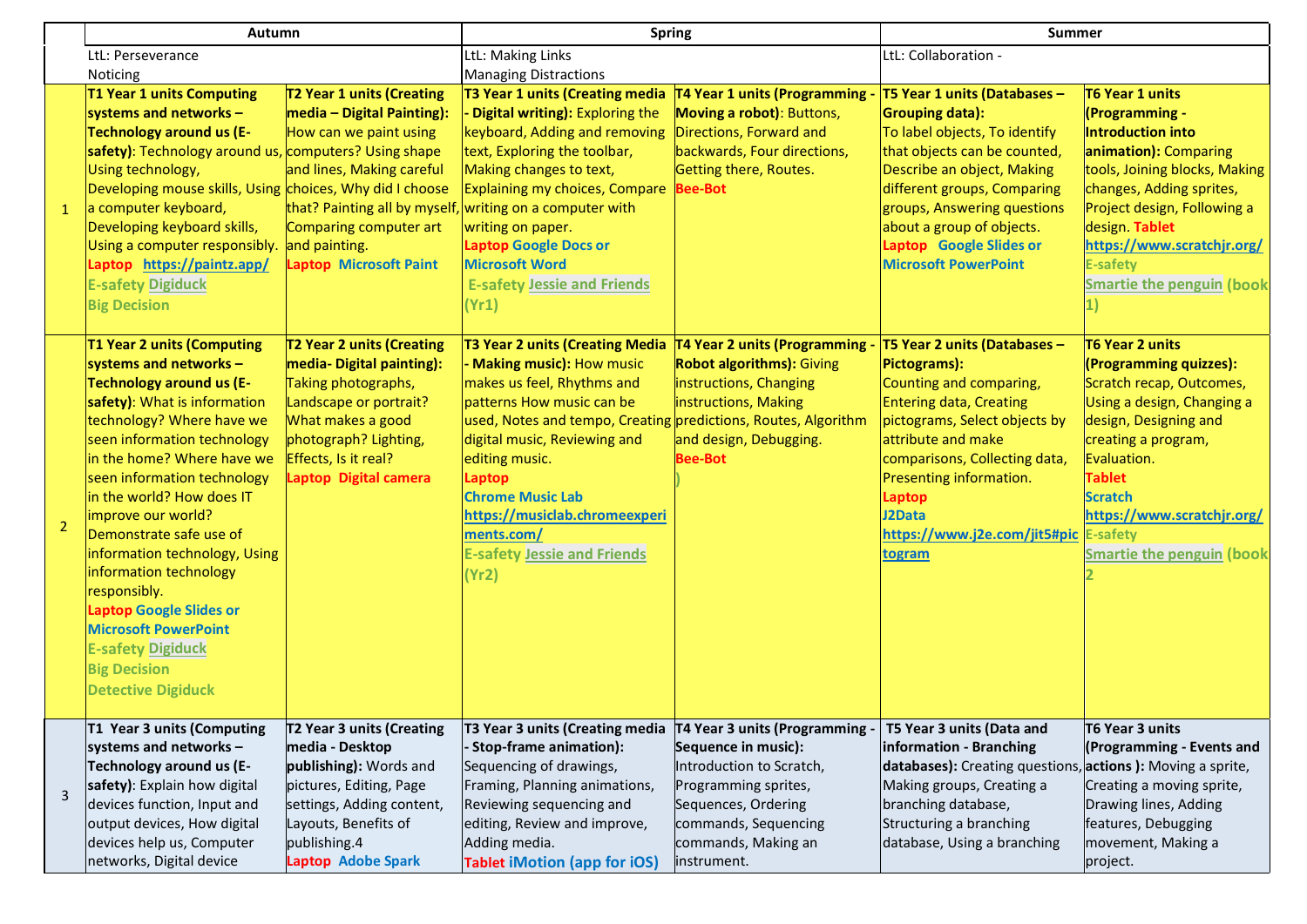|                | connections, Physical                                          | <b>E-safety The Smart Crew-</b>  | <b>E-safety The Smart Crew-</b>                              | Laptop                                                   | database, Presenting                             | Laptop                                              |
|----------------|----------------------------------------------------------------|----------------------------------|--------------------------------------------------------------|----------------------------------------------------------|--------------------------------------------------|-----------------------------------------------------|
|                | components of a network.                                       | <b>Childnet (One lesson per</b>  | <b>Childnet (One lesson per term)</b>                        | <b>Scratch</b>                                           | information.                                     | <b>Scratch</b>                                      |
|                | <b>Laptop</b> Painting program                                 | term)                            |                                                              | https://scratch.mit.edu/                                 | Laptop                                           | https://scratch.mit.edu/                            |
|                | (any)                                                          |                                  |                                                              | <b>E-safety The Smart Crew-</b>                          | J2Data                                           | <b>E-safety The Smart Crew-</b>                     |
|                | <b>E-safety The Smart Crew-</b>                                |                                  |                                                              | Childnet (One lesson per term)                           | https://www.j2e.com/j2data/                      | <b>Childnet (One lesson per</b>                     |
|                | <b>Childnet (One lesson per</b>                                |                                  |                                                              |                                                          | <b>E-safety The Smart Crew-</b>                  | term)                                               |
|                | term)                                                          |                                  |                                                              |                                                          | <b>Childnet (One lesson per term)</b>            |                                                     |
|                | T1 Year 4 units (Computing                                     | T2 Year 4 units (Creating        | T3 Year 4 units (Creating media                              | <b>Year 4 units (Programming -</b>                       | Year 4 units (Data and                           | T6 Year 4 units                                     |
|                | systems and networks $-$                                       | media - Photo editing):          | - Audio editing): Digital                                    | <b>Repetition in shape):</b>                             | information - Data logging):                     | (Programming - Repetition                           |
|                | Technology around us):                                         | Changing digital images,         | recording, Recording sound,                                  | Programming a screen turtle,                             | Answering questions, Data                        | in games): Using loops to                           |
|                | Connecting networks,                                           | Changing the composition         | Creating a podcast, Editing                                  | Programming letter, Patterns                             | collections, Logging, Analysing                  | create shapes, Explain and                          |
|                | Networked devices, Sharing                                     |                                  | of images, Changing images digital recordings, Combining     | and repeats, Using loops to                              | data, Data for answers,                          | modify different loops,                             |
|                | information on the internet,                                   | for different uses,              | audio, Evaluating podcasts.                                  | create shapes, Breaking down                             | Answering my question.                           | Animating names, Modifying                          |
| $\overline{4}$ | Websites, Creating websites,                                   | Retouching images, Fake          | Laptop/Tablet                                                | tasks, Creating a program.                               | Laptop                                           | a game, Designing a game,                           |
|                | Evaluate unreliable content.                                   | images, Making and               | <b>Audacity</b>                                              | Laptop/Tablet                                            | <b>Data logger</b>                               | Creating a game.                                    |
|                | <b>Laptop</b>                                                  | evaluating a publication.        | <b>E-safety</b>                                              | <b>FMSLogo</b>                                           | <b>E-safety All about Explorers</b>              | <b>Laptop</b>                                       |
|                | <b>Various websites</b>                                        | <b>Laptop</b>                    | <b>Digital etiquette</b>                                     | <b>E-safety Trust me(L1)</b>                             |                                                  | <b>Scratch</b>                                      |
|                | <b>E-safety Recap L6 Yr 3 The</b>                              | <b>Paint.NET</b>                 |                                                              |                                                          |                                                  | https://scratch.mit.edu/                            |
|                | <b>Smart Crew - Childnet (One</b>                              | <b>E-safety Password Power</b>   |                                                              |                                                          |                                                  | <b>E-safety Is seeing believing?</b>                |
|                | lesson)                                                        | $\mathbf{u}$                     |                                                              |                                                          |                                                  |                                                     |
|                |                                                                |                                  |                                                              |                                                          |                                                  |                                                     |
|                | <b>T1 Year 5 units (Computing</b>                              | T2 Year 5 units (Creating        | T3 Year 5 units (Creating media                              | <b>T4 Year 5 units (Programming</b>                      | T5 Year 5 units (Data                            | <b>T6 Year 5 units</b>                              |
|                | systems and networks -                                         | media - Vector drawing):         | - Video editing): Moving                                     | <b>Selection in physical</b>                             | information - Flat file                          | <b>(Programming - Selection in</b>                  |
|                | <b>Sharing information):</b>                                   | Drawing tools, Creating a        | pictures and audio, Identifying                              | computing): Connecting                                   | databases): Creating a paper-                    | quizzes): Exploring                                 |
|                | Systems, Computer systems                                      | vector drawing, Layers,          | devices, Using a device, Features Crumbles, Combining output |                                                          | based database, Computing                        | conditions, Selecting                               |
|                | and Transferring information,                                  | Manipulating objects,            | of an effective video, Importing                             | devices, Controlling with                                | databases, Using a database,                     | outcomes, Asking questions,                         |
|                | Sharing information, us                                        | Designing.                       | and editing video, Video                                     | conditions, Selection, Drawing                           | Using search tools, Comparing                    | Planning a quiz, Testing a                          |
|                | Creating an online-shared                                      | <b>Laptop</b>                    | evaluation.                                                  | designs, Writing and testing                             | data, and Real life databases.                   | quiz, Evaluating a quiz.                            |
|                | project, Evaluating working                                    | <b>Google Drawings</b>           | Laptop                                                       | algorithms.                                              | Laptop/Tablet                                    | <b>Laptop</b>                                       |
|                | online.                                                        | <b>E-safety Clickbait</b>        | <b>Microsoft Photos (for Microsoft Laptop</b>                |                                                          | J2Data                                           | <b>Scratch</b>                                      |
|                | <b>Laptop</b>                                                  |                                  | <b>Windows 10)</b>                                           | <b>Crumble controller + starter</b>                      | https://www.j2e.com/j2data/                      | https://scratch.mit.edu/                            |
|                | <b>Google Slides</b>                                           |                                  | <b>E-safety All about Explorers</b>                          | kit + motor                                              | <b>E-safety Media Smart body</b>                 | <b>E-safety</b>                                     |
|                | <b>E-safety Trust me(L2)</b>                                   |                                  |                                                              | <b>E-safety Lesson on copyright</b>                      | <b>image and advertising</b>                     | Caught in the web                                   |
|                |                                                                |                                  |                                                              |                                                          | Is it Cyberbullying?                             | <b>Keeping games fun and</b>                        |
|                |                                                                |                                  |                                                              |                                                          |                                                  | friendly                                            |
|                | <b>T1 Year 6 units (Computing</b>                              | <b>T2 Year 6 units (Creating</b> | T3 Year 6 units (Creating media                              | T4Year 6 units (Programming -                            | T5 Year 6 units (Data                            | T6 Year 6 units                                     |
|                | systems and networks                                           | media - 3D Modelling):           | Web page creation): Reviewing Variables in games):           |                                                          | information - Introduction to                    | (Programming - Sensing):                            |
|                | <b>Communication</b> ): Searching                              | <b>Creating and manipulating</b> | a website, Plan features of a                                | Introducing variables, Variables                         | spreadsheets): Questions and                     | The micro:bit, Selection,                           |
| 6              | the web, Selecting search                                      | <b>BD</b> digital objects,       | website, Copyright, Previewing,                              | in programming, Improving a                              | data, Modifying spreadsheets,                    | Sensing inputs, Comparing a                         |
|                | results, Search results ranking,                               | Comparison of 2D and 3D,         | Navigation path, Website                                     | game, Designing a game, Design Formulas, Calculating and |                                                  | variable to a value,                                |
| $\overline{5}$ | Search results influences,<br><b>Technology, Communicating</b> | Rotation and position,           | linking.<br><b>Laptop</b>                                    | a project, Evaluating a project.<br><b>Laptop</b>        | duplicating, Event planning,<br>Presenting data. | Designing a step counter,<br>Making a step counter. |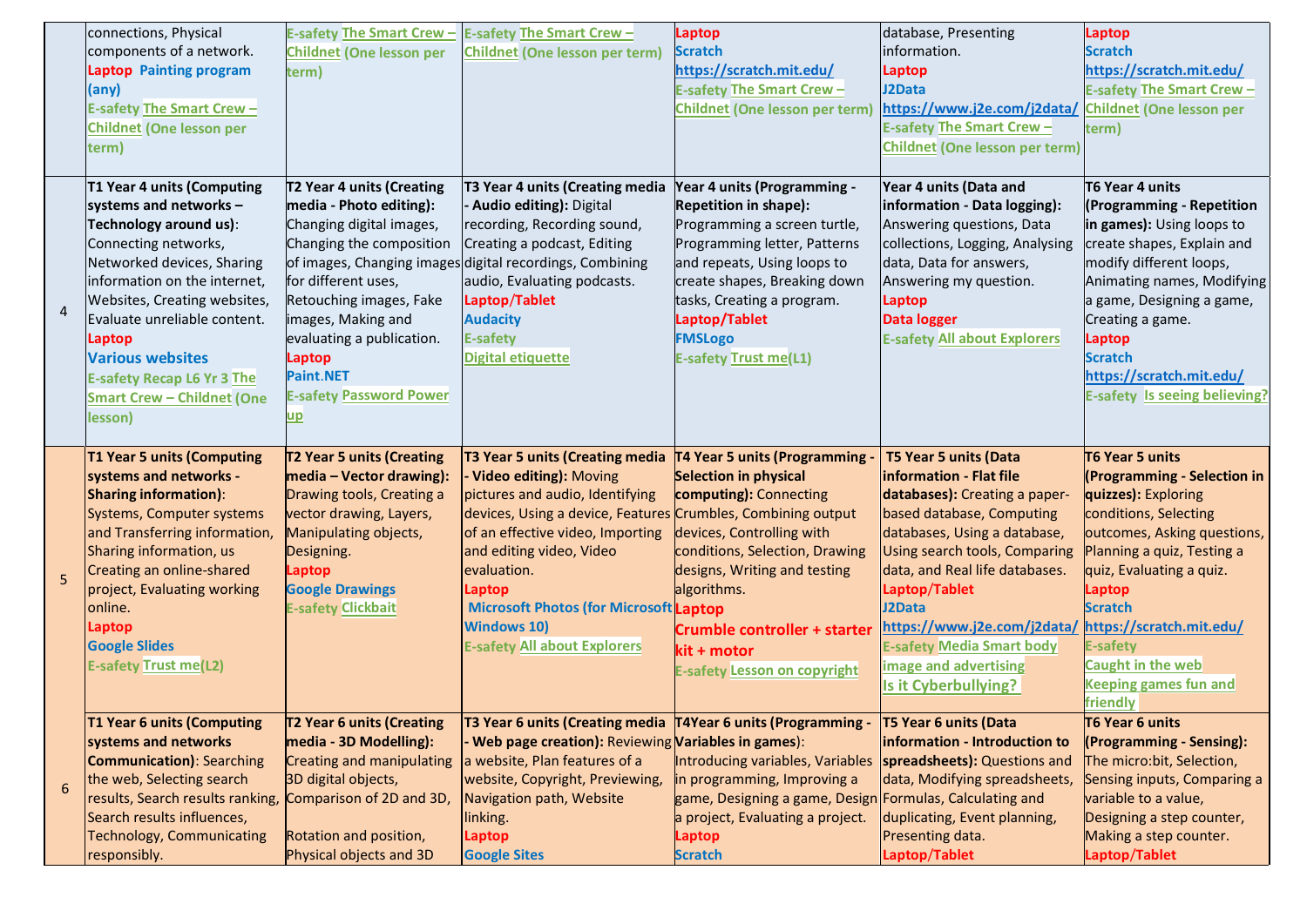| Laptop                               | shapes, Planning a 3D                                       | https://scratch.mit.edu/             | <b>Google Sheets or Microsoft</b>   | micro:bit or crumble         |
|--------------------------------------|-------------------------------------------------------------|--------------------------------------|-------------------------------------|------------------------------|
| <b>E-safety Don't feed the phish</b> | model, Making a 3D model. E-sa<br>y Let's fight it together | <b>E-safety Is it Cyberbullying?</b> | <b>Excel</b>                        | <b>Microsoft MakeCode</b>    |
|                                      | Laptop/Tablet                                               |                                      | <b>E-safety All about Explorers</b> | <b>E-safety Just a joke?</b> |
|                                      | <b>Tinkercad</b>                                            |                                      |                                     |                              |
|                                      | <b>E-safety Clickbait</b>                                   |                                      |                                     |                              |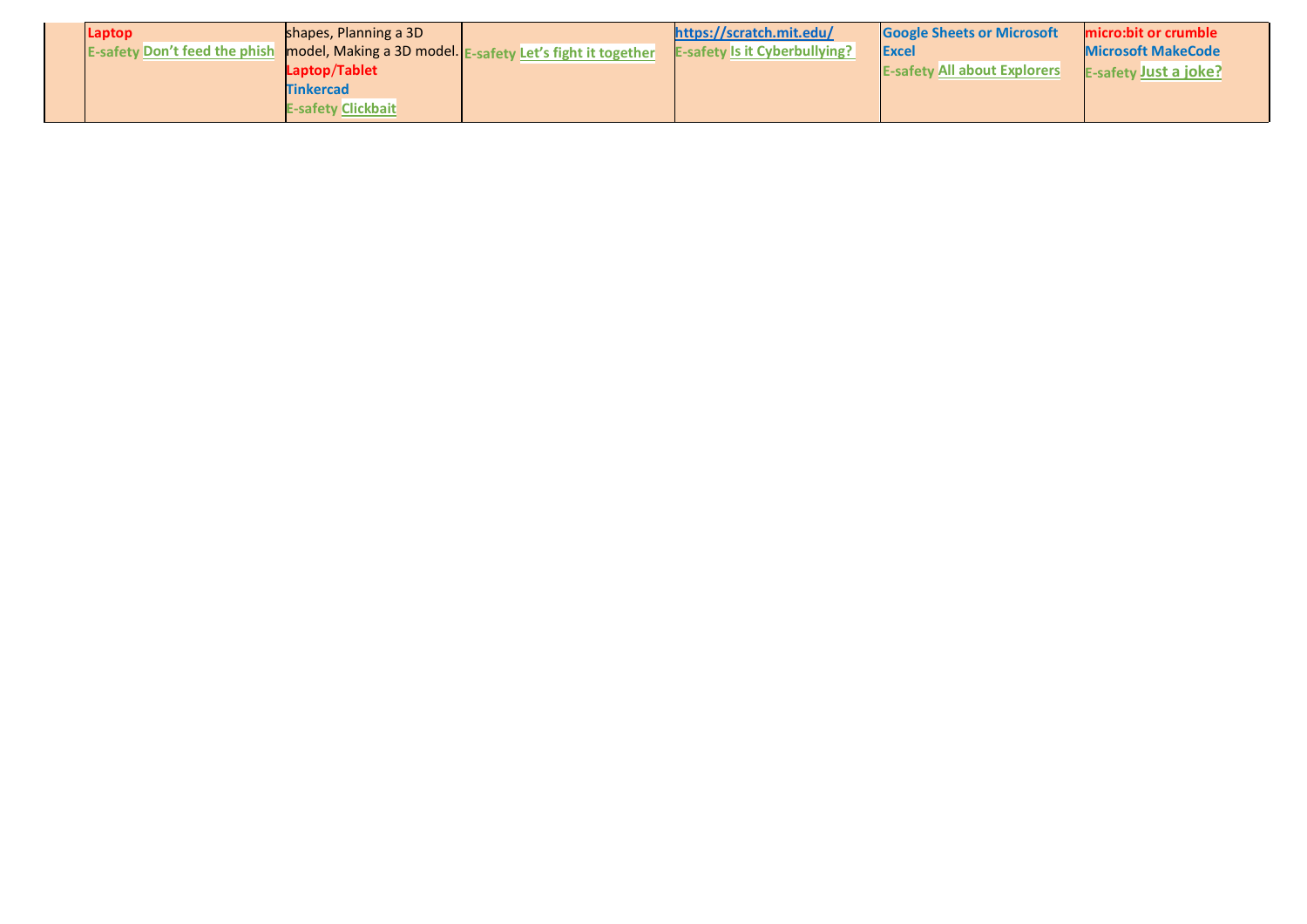|                                                                                                                                                                                                          | <b>Key Stage 1</b>                                                                                                                                                                                                                                                                                                                                                                                                                                  | Lower Key Stage 2                                                                                                                                                                                                                                                                                             |                                                                                                                                                                                                                                                                                                         |                                                                                                                                                                                                                                                    | <b>Upper Key Stage 2</b>                                                                                                                                                                                                                                                                                                                                                                                                                                     |  |
|----------------------------------------------------------------------------------------------------------------------------------------------------------------------------------------------------------|-----------------------------------------------------------------------------------------------------------------------------------------------------------------------------------------------------------------------------------------------------------------------------------------------------------------------------------------------------------------------------------------------------------------------------------------------------|---------------------------------------------------------------------------------------------------------------------------------------------------------------------------------------------------------------------------------------------------------------------------------------------------------------|---------------------------------------------------------------------------------------------------------------------------------------------------------------------------------------------------------------------------------------------------------------------------------------------------------|----------------------------------------------------------------------------------------------------------------------------------------------------------------------------------------------------------------------------------------------------|--------------------------------------------------------------------------------------------------------------------------------------------------------------------------------------------------------------------------------------------------------------------------------------------------------------------------------------------------------------------------------------------------------------------------------------------------------------|--|
|                                                                                                                                                                                                          | PROGRAMMING AND ALOGORITHMS                                                                                                                                                                                                                                                                                                                                                                                                                         |                                                                                                                                                                                                                                                                                                               |                                                                                                                                                                                                                                                                                                         |                                                                                                                                                                                                                                                    |                                                                                                                                                                                                                                                                                                                                                                                                                                                              |  |
| Year 1<br>I can create a series of<br>instructions.<br>I can plan a journey for a<br>programmable toy                                                                                                    | Year 2<br>I can use a range of instructions<br>(e.g direction, angles, turns).<br>I can test and amend a set of<br>instructions.<br>I can find errors and amend.<br>(debug)<br>I can write a simple program and<br>test it.<br>I can predict what the outcome of<br>a simple program will be (logical<br>reasoning).<br>I understand that algorithms are<br>used on digital devices.<br>I understand that programs require<br>precise instructions. | Year 3<br>I can design a sequence of<br>instructions, including directional<br>instructions.<br>I can write programs that<br>accomplish specific goals.<br>I can work with various forms of<br>input.<br>I can work with various forms of<br>output.                                                          | Year 4<br>I can experiment<br>with variables to<br>control models.<br>I can give an on-<br>screen robot specific<br>instructions that<br>takes them from A to<br><b>B.</b><br>I can make an<br>accurate prediction<br>and explain why I<br>believe something<br>will happen (linked to<br>programming). | Year 5<br>I can combine<br>sequences of<br>instructions and<br>procedures to turn<br>devices on and off.<br>I can use technology<br>to control an external<br>device.<br>I can design<br>algorithms that use<br>repetition and 2-way<br>selection. | Year <sub>6</sub><br>I can design a solution<br>by breaking a problem<br>up.<br>I recognise that<br>different solutions can<br>exist for the same<br>problem.<br>I can use logical<br>reasoning to detect<br>errors in algorithms.<br>I can use selection in<br>programs.<br>I can work with<br>variables.<br>I can explain how an<br>algorithm works.<br>I can explore 'what if'<br>questions by planning<br>different scenarios for<br>controlled devices. |  |
|                                                                                                                                                                                                          |                                                                                                                                                                                                                                                                                                                                                                                                                                                     |                                                                                                                                                                                                                                                                                                               | <b>DIGITAL LITERACY</b>                                                                                                                                                                                                                                                                                 |                                                                                                                                                                                                                                                    |                                                                                                                                                                                                                                                                                                                                                                                                                                                              |  |
| Year 1<br>I can use technology safely.<br>I can keep personal<br>information private.                                                                                                                    | Year <sub>2</sub><br>I use technology respectfully.<br>I know where to go for help if I am<br>concerned.<br>I know how technology is used in<br>school and outside of school.                                                                                                                                                                                                                                                                       | Year 3<br>I use technology respectfully and<br>responsibly.<br>I know different ways I can help if<br>I am concerned.<br>I understand what computer<br>networks do and how they<br>provide multiple services.<br>I can discern where it is best to<br>use technology and where it adds<br>little or no value. | Year 4<br>I recognise<br>acceptable and<br>unacceptable<br>behaviour using<br>technology.                                                                                                                                                                                                               | Year 5<br>I understand that you<br>have to make choices<br>when using<br>technology and that<br>not everything is true<br>and/or safe.                                                                                                             | Year 6<br>I can discuss the risks<br>of online use of<br>technology.<br>I can identify how to<br>minimise risks.                                                                                                                                                                                                                                                                                                                                             |  |
|                                                                                                                                                                                                          |                                                                                                                                                                                                                                                                                                                                                                                                                                                     |                                                                                                                                                                                                                                                                                                               | <b>INFORMATION TECHNOLOGY</b>                                                                                                                                                                                                                                                                           |                                                                                                                                                                                                                                                    |                                                                                                                                                                                                                                                                                                                                                                                                                                                              |  |
| Year 1<br>can create a digital<br>content.<br>I can store digital content.<br>I can retrieve digital<br>content.<br>I can use a web site.<br>I can use a camera.<br>I can record sound and<br>play back. | Year <sub>2</sub><br>can organise digital content.<br>I can retrieve and manipulate<br>digital content.<br>I can navigate the web to<br>complete simple searches.                                                                                                                                                                                                                                                                                   | Year <sub>3</sub><br>I can use a range of<br>software for similar<br>purposes.<br>I can collect information.<br>I can design and create<br>content.<br>I can present information.<br>I can search for<br>information on the web in                                                                            | Year 4<br>I can select and use<br>software to accomplish<br>given goals.<br>I can collect and present<br>data.<br>I can produce and upload<br>a pod cast.                                                                                                                                               | Year 5<br>I can analyse<br>information.<br>I can evaluate<br>information.<br>I understand how<br>search results are<br>selected and ranked.<br>I can edit a film.                                                                                  | Year <sub>6</sub><br>l can select, use and<br>combine software on a<br>range of digital<br>devices.<br>I can use a range of<br>technology for a<br>specific project.                                                                                                                                                                                                                                                                                         |  |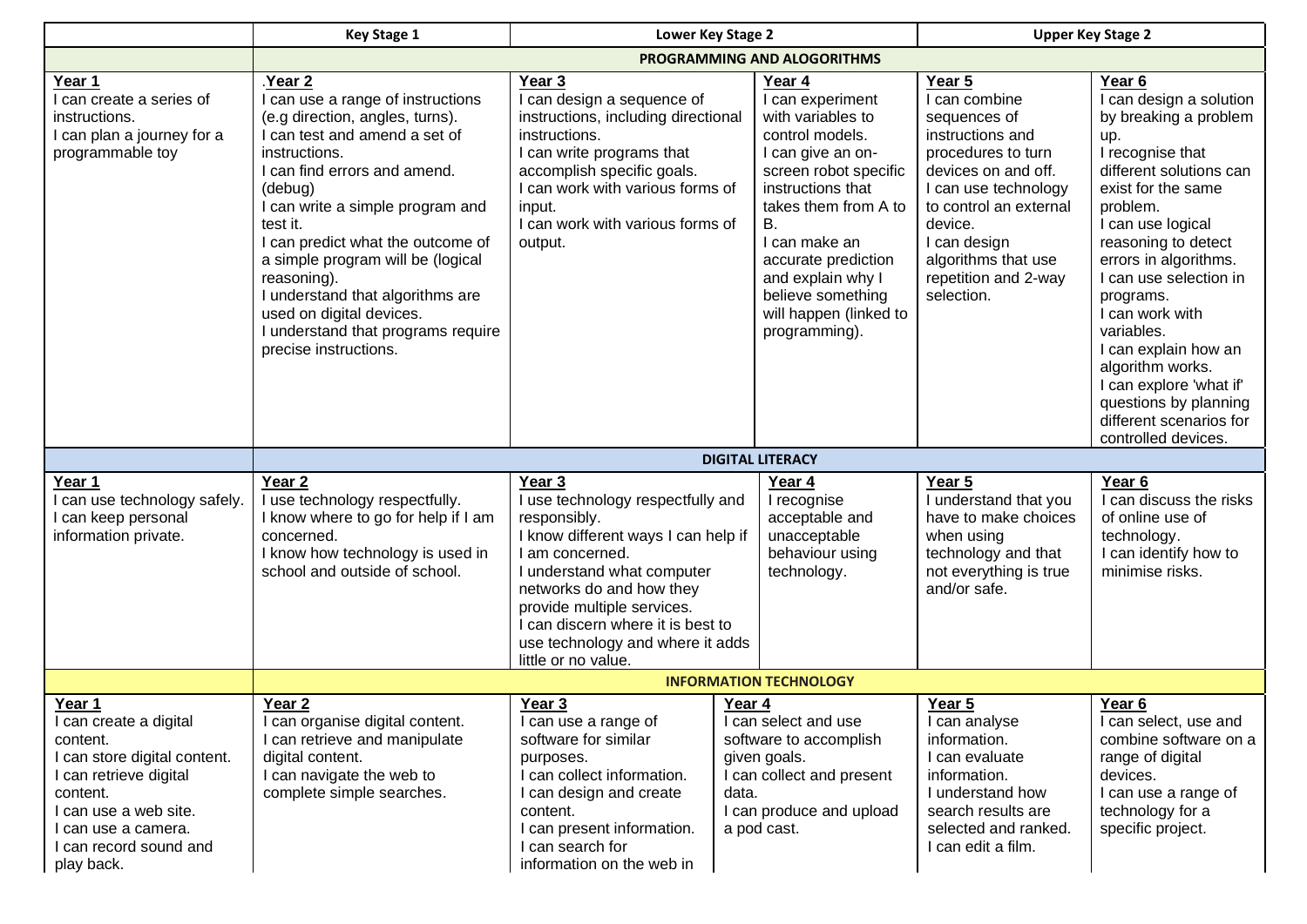|                                                                                                                                                                                                                                                                                                                                                                                                                                                                                                                                                                                                                                                                                             |                                                                                                                                                                                                                                                                                                                                                                                                                                                                                                                                                                                                                                                                                    | different ways.<br>I can manipulate and                                                                                                                                                                                                                                                                                                                                                                                                                                                                                                                                                                |                                                                                                                                                                                                                                                                                                                                                                                                                                                                                                   |                                                                                                                                                                                                                                                                                                                                                                                                                                                                                                                                                      |                                                                                                                                                                                                                                                                                                                                                                                                                                                                                                                                                                                                                                                                  |
|---------------------------------------------------------------------------------------------------------------------------------------------------------------------------------------------------------------------------------------------------------------------------------------------------------------------------------------------------------------------------------------------------------------------------------------------------------------------------------------------------------------------------------------------------------------------------------------------------------------------------------------------------------------------------------------------|------------------------------------------------------------------------------------------------------------------------------------------------------------------------------------------------------------------------------------------------------------------------------------------------------------------------------------------------------------------------------------------------------------------------------------------------------------------------------------------------------------------------------------------------------------------------------------------------------------------------------------------------------------------------------------|--------------------------------------------------------------------------------------------------------------------------------------------------------------------------------------------------------------------------------------------------------------------------------------------------------------------------------------------------------------------------------------------------------------------------------------------------------------------------------------------------------------------------------------------------------------------------------------------------------|---------------------------------------------------------------------------------------------------------------------------------------------------------------------------------------------------------------------------------------------------------------------------------------------------------------------------------------------------------------------------------------------------------------------------------------------------------------------------------------------------|------------------------------------------------------------------------------------------------------------------------------------------------------------------------------------------------------------------------------------------------------------------------------------------------------------------------------------------------------------------------------------------------------------------------------------------------------------------------------------------------------------------------------------------------------|------------------------------------------------------------------------------------------------------------------------------------------------------------------------------------------------------------------------------------------------------------------------------------------------------------------------------------------------------------------------------------------------------------------------------------------------------------------------------------------------------------------------------------------------------------------------------------------------------------------------------------------------------------------|
|                                                                                                                                                                                                                                                                                                                                                                                                                                                                                                                                                                                                                                                                                             |                                                                                                                                                                                                                                                                                                                                                                                                                                                                                                                                                                                                                                                                                    | improve digital images.                                                                                                                                                                                                                                                                                                                                                                                                                                                                                                                                                                                |                                                                                                                                                                                                                                                                                                                                                                                                                                                                                                   |                                                                                                                                                                                                                                                                                                                                                                                                                                                                                                                                                      |                                                                                                                                                                                                                                                                                                                                                                                                                                                                                                                                                                                                                                                                  |
|                                                                                                                                                                                                                                                                                                                                                                                                                                                                                                                                                                                                                                                                                             |                                                                                                                                                                                                                                                                                                                                                                                                                                                                                                                                                                                                                                                                                    | <b>Skills</b>                                                                                                                                                                                                                                                                                                                                                                                                                                                                                                                                                                                          |                                                                                                                                                                                                                                                                                                                                                                                                                                                                                                   |                                                                                                                                                                                                                                                                                                                                                                                                                                                                                                                                                      |                                                                                                                                                                                                                                                                                                                                                                                                                                                                                                                                                                                                                                                                  |
|                                                                                                                                                                                                                                                                                                                                                                                                                                                                                                                                                                                                                                                                                             |                                                                                                                                                                                                                                                                                                                                                                                                                                                                                                                                                                                                                                                                                    |                                                                                                                                                                                                                                                                                                                                                                                                                                                                                                                                                                                                        |                                                                                                                                                                                                                                                                                                                                                                                                                                                                                                   |                                                                                                                                                                                                                                                                                                                                                                                                                                                                                                                                                      |                                                                                                                                                                                                                                                                                                                                                                                                                                                                                                                                                                                                                                                                  |
| Year 1<br>-Recognise a range of<br>digital devices.<br>-Select a digital device to<br>fulfil a specific task, e.g. to<br>take a photo<br>.-Name a range of digital<br>devices, e.g. laptop, phone,<br>games console.<br>-Log on to the school<br>computer / unlock the<br>school tablet with support.<br>-Identify the basic parts of a<br>computer, e.g. mouse,<br>keyboard, screen.-Use a<br>suitable access device<br>(mouse, keyboard,<br>touchscreen, switch) to<br>access and control an<br>activity on a computer<br>-Open key applications<br>independently<br>.-Save and open files with<br>support.<br>-Add an image to a<br>document from a given<br>folder/source with support. | Year 2<br>-Recognise what a computer is<br>(input > process > output)<br>.- Recognise that a range of digital<br>devices contain computers, e.g.<br>phone, games console, smart<br>speaker<br>.-Explain what the basic parts of a<br>computer are used for<br>.-Identify and use input devices,<br>e.g. mouse, keyboard; and output<br>devices, e.g. speakers, screen.<br>-Open key applications<br>independently.<br>-Save and open files to/from a<br>given folder.<br>-Add an image to a document from<br>a given folder/source.<br>-Resize an image in a document.<br>-Highlight text and use arrow keys.<br>-Capture media independently<br>(e.g. take photos, record audio). | Year 3<br>-Describe what a<br>computer is (input ><br>process > output)<br>.-Explain the difference<br>between input and output<br>devices on a computer<br>.-Know where to save and<br>open files (e.g. in-shared<br>folder).<br>-Save files with<br>appropriate names.<br>-Use a keyboard<br>effectively to type in text.<br>-Use left-, right-and<br>double-click on the mouse.<br>-Add an image to a<br>document from the<br>internet.<br>-Resize and move an<br>image in a document.<br>-Use a search engine to<br>find simple information<br>.-Recognise that school<br>computers are connected. | Year 4<br>-Recognise that you can<br>organise files using folders.<br>-Explain what a good file<br>name would look like.<br>-Delete and move files.<br>-Use key parts of a<br>keyboard effectively, e.g.<br>shift, arrow keys, delete)<br>.-Know how to copy and<br>paste text or images in a<br>document.<br>-Crop an image and apply<br>simple filters.<br>-Use a search engine to<br>find specific information<br>.-Recognise that school<br>computers are connected<br>together on a network. | Year 5<br>-Type using fingers on<br>both hands.<br>-Use common<br>keyboard shortcuts,<br>e.g. ctrl C (copy), ctrl V<br>(paste).<br>-Explain what makes a<br>strong password<br>.-Use folders to<br>organise files.<br>-Know how to mute and<br>unmute audio on a<br>computer or tablet.<br>-Recognise that there is<br>more than one search<br>engine, and they may<br>produce different<br>results.<br>-Use a search engine<br>effectively to find<br>information and images<br>.-Know how to search<br>for an application on a<br>computer/tablet. | Year 6<br>-Type efficiently<br>using both hands.<br>-Use a range of<br>keyboard shortcuts.<br>-Recognise that<br>different devices<br>may have different<br>operating systems<br>.-Organise files<br>effectively using<br>folders and files<br>names.<br>-Use the advanced<br>search tools when<br>using a search<br>engine to find<br>specific information<br>and images.<br>-Explain the basic<br>function of an<br>operating system.<br>-Recognise<br>common file types<br>and extensions e.g.<br>jpeg, png, doc, wav-<br>Recognise a range<br>of Internet services,<br>e.g. email, VOIP<br>(e.g.Skype,<br>FaceTime), World<br>Wide Web, and<br>what they do. |